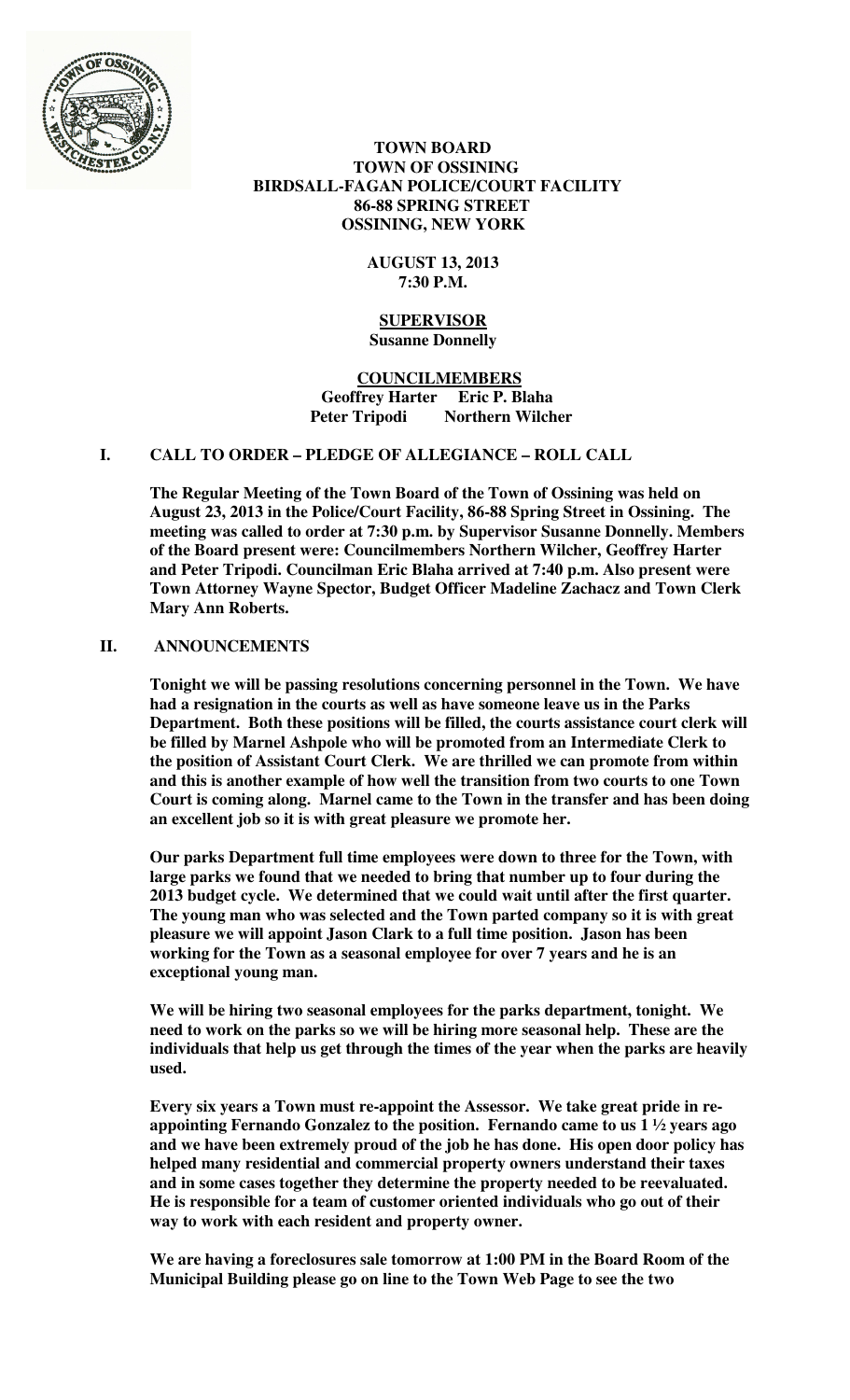**properties that we must sell to satisfy the taxes owned on the property. Also if you are interested you must register for the auction at the Tax Receiver's office and those details are on the web page too.** 

**A title search for the properties with delinquent taxes is a constant process and we will now be using several services to perform this function.** 

**We are also allowing a resident a payment plan on back taxes. All new taxes must be kept up to date but with the payment of over 50% of the taxes owed we are allowing this particular residential tax payer to pay their delinquent taxes over a 12 month period.** 

**We are also rededicating the playground and spray park at Louis Engel Park after John Chervokas who was instrumental in getting the grant funding for this much used Spray Park and playground. In September we will hold a dedication ceremony and we will give you ample notice, as we hope many of you attend this ceremony. The playground and spray park brings children of all ages together for fun and to cool off during these very warm days of summer.** 

**Lastly we will accept the proposal from Greg McWilliams to do a feasibility study on the Town owned building in Louis Engel Park. It is the responsibility of the Town to safeguard the taxpayers when there is a potential for safety issues due to a future storm and we must also look at every asset of the Town to determine if there are new avenues of revenues other than property taxes. While we understand the importance of the Ossining Boat and Canoe Club we are looking to see if part of the new raised building can be a restaurant for all to enjoy as well as increase revenue dollars for the Town General fund which will benefit all taxpayers in the Town of Ossining. Please watch for the public meetings we will be having as we discuss this and determine its feasibility.** 

**It is essential that every elected officials understand that it is their responsibility to protect the assets of the Town and it is not their job to politicize their position by making promises that do not benefit the majority of the taxpayers but rather a single individual or property owner. When promises are made that are unlawful and/or on private property it causes many problems. It is a misuse of employees, machinery, vendors, and actual funds of the Town. Many times these promises make others uncomfortable because they are the ones that have to look like the bad guys by saying no and that is not only unfair but it destroys the team effort.** 

**Always remember Politicians are elected to lead not to please.** 

### **III. PUBLIC COMMENT ON AGENDA ITEMS**

### **IV. BOARD RESOLUTIONS**

### **A. Approval of Minutes-Regular Meeting**

**Councilmember Wilcher moved and it was seconded by Councilmember Harter that the following be approved:** 

**Resolved, that the Town Board of the Town of Ossining hereby approves the July 23, 2013, Minutes of the Regular Meeting as presented.** 

> **Motion Carried: 4-0-0 Ayes: Wilcher, Jeff, Tripodi & Donnelly**

### **B. Approval of Voucher Detail Report**

**Councilmember Wilcher moved and it was seconded by Councilmember Harter that the following be approved:**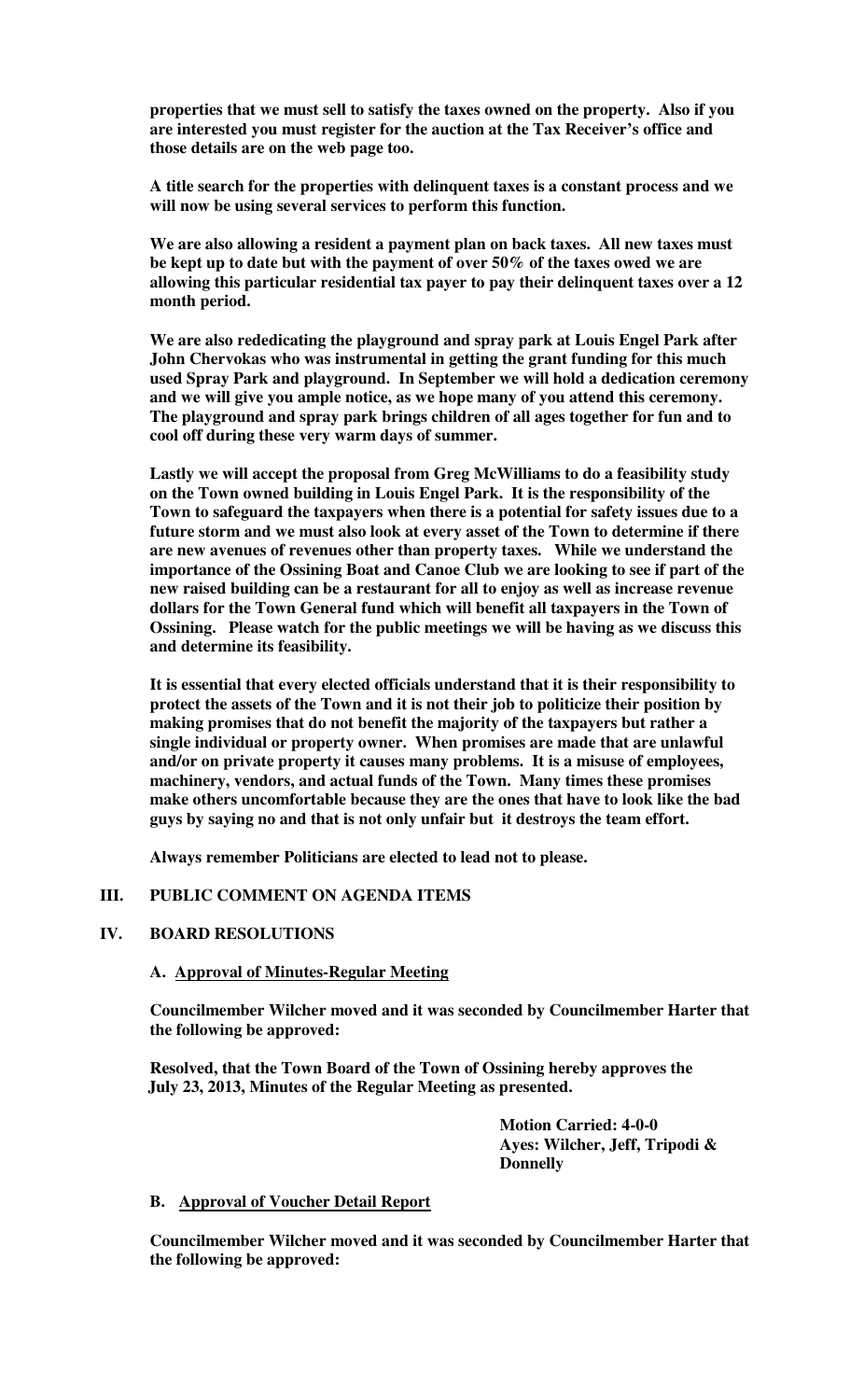**Resolved, that the Town Board of the Town of Ossining hereby approves the Voucher Detail Report dated August 13, 2013 in the amount of \$579,846.69.** 

> **Motion Carried: 4-0-0 Ayes: Wilcher, Jeff, Tripodi & Donnelly**

### **C. Personnel- Parks Department- Seasonal Appointment**

**Councilmember Wilcher moved and it was seconded by Councilmember Tripodi that the following be approved:** 

**Resolved, that the Town Board of the Town of Ossining hereby appoints Shamel Edwards, Ossining, to the seasonal position of Laborer in the Parks Department effective August 13th, 2013 at \$8.00 per hour.** 

> **Motion Carried: 4-0-0 Ayes: Wilcher, Jeff, Tripodi & Donnelly**

### **D. Personnel- Parks Department- Seasonal Appointment**

**Councilmember Wilcher moved and it was seconded by Councilmember Tripodi that the following be approved:** 

**Resolved, that the Town Board of the Town of Ossining hereby appoints Ramel DuBois, Ossining, to the seasonal position of Laborer in the Parks Department effective August 13th, 2013 at \$8.00 per hour.** 

> **Motion Carried: 4-0-0 Ayes: Wilcher, Jeff, Tripodi & Donnelly**

### **E. Personnel- Parks Department- Appointment**

**Councilmember Harter moved and it was seconded by Councilmember Wilcher that the following be approved:** 

**Resolved, that the Town Board of the Town of Ossining hereby appoints Jason Clark, Ossining, to the probationary position of Park Groundskeeper in the Parks Department effective August 12th, 2013 at an annual salary of \$53,390.** 

 **Motion Carried: Unanimously** 

### **F. Personnel- Assessor's Office, Re-Appointment**

**Councilmember Harter moved and it was seconded by Councilmember Wilcher that the following be approved:** 

**Resolved, that the Town Board of the Town of Ossining hereby appoints Fernando Gonzalez, IAO, to a six year term beginning on October 1st, 2013 and expiring on September 30th, 2019, pursuant to New York State Real Property Tax Law.** 

 **Motion Carried: Unanimously**

### **G. Termination- Parks Department**

**Councilmember Wilcher moved and it was seconded by Councilmember Tripodi that the following be approved:** 

**Resolved, that the Town Board of the Town of Ossining hereby terminates the employment of Danye Smith-Robinson, Park Groundskeeper, effective July 31st 2013.**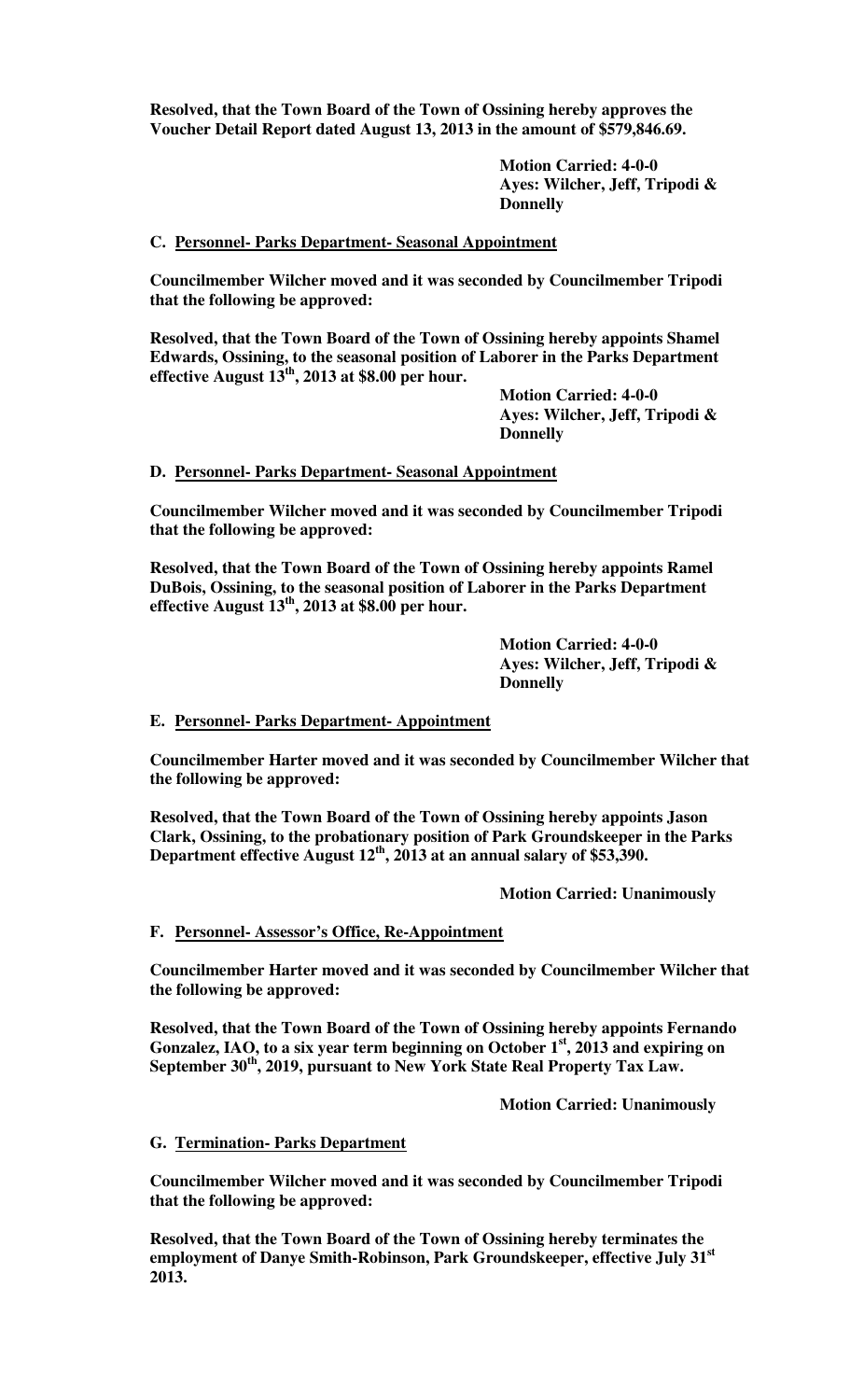# **H. Resignation- Town Court**

**Councilmember Wilcher moved and it was seconded by Councilmember Blaha that the following be approved:** 

**Resolved, that the Town Board of the Town of Ossining hereby accepts, with regret, the resignation of Barbara Sarmiento from the position of Assistant Court Clerk in the Town Court, effective July 22nd, 2013.** 

# **Motion Carried: Unanimously**

## **I. Personnel- Town Court - Promotion**

**Councilmember Harter moved and it was seconded by Councilmember Wilcher that the following be approved:** 

**Resolved, that the Town Board of the Town of Ossining hereby appoints Marnel Ashpole, Ossining, to the probationary position of Assistant Court Clerk in the Town Court effective August 12th, 2013 at an annual salary of \$45,000.** 

 **Motion Carried: Unanimously** 

## **J. Resignation- Assessor's Office**

**Councilmember Wilcher moved and it was seconded by Councilmember Blaha that the following be approved:** 

**Resolved, that the Town Board of the Town of Ossining hereby accepts, with regret, the resignation of Barbara Sarmiento from the part-time position of Paralegal, effective July 18th, 2013.** 

 **Motion Carried: Unanimously** 

## **K. Taxes-Foreclosure 2013 Title Search**

**Councilmember Harter moved and it was seconded by Councilmember Wilcher that the following be approved:** 

**Resolved, that the Town Board of the Town of Ossining hereby authorizes Robin Goldsand of the RG Agency to perform the title and lien searches required in connection with the 2013 list of delinquent taxes in preparation for In Rem foreclosure proceedings at a fee of \$200 per parcel.** 

 **Motion Carried: Unanimously** 

## **L. Receiver of Taxes-Payment Plan-108 Croton Avenue**

**Councilmember Wilcher moved and it was seconded by Councilmember Tripodi that the following be approved:** 

**Whereas, certain property taxes have not been paid on the parcel located at 108 Croton Avenue resulting in commencement of In Rem foreclosure proceedings; and** 

**Whereas, the owner has already paid greater than 50% of the arrears and now seeks a payment plan for outstanding taxes due on the property; and** 

**Whereas, the Town Board desires to allow the property owner an opportunity to pay for all outstanding taxes by authorizing the Receiver of Taxes to institute a payment plan with the property owner; now therefore be it**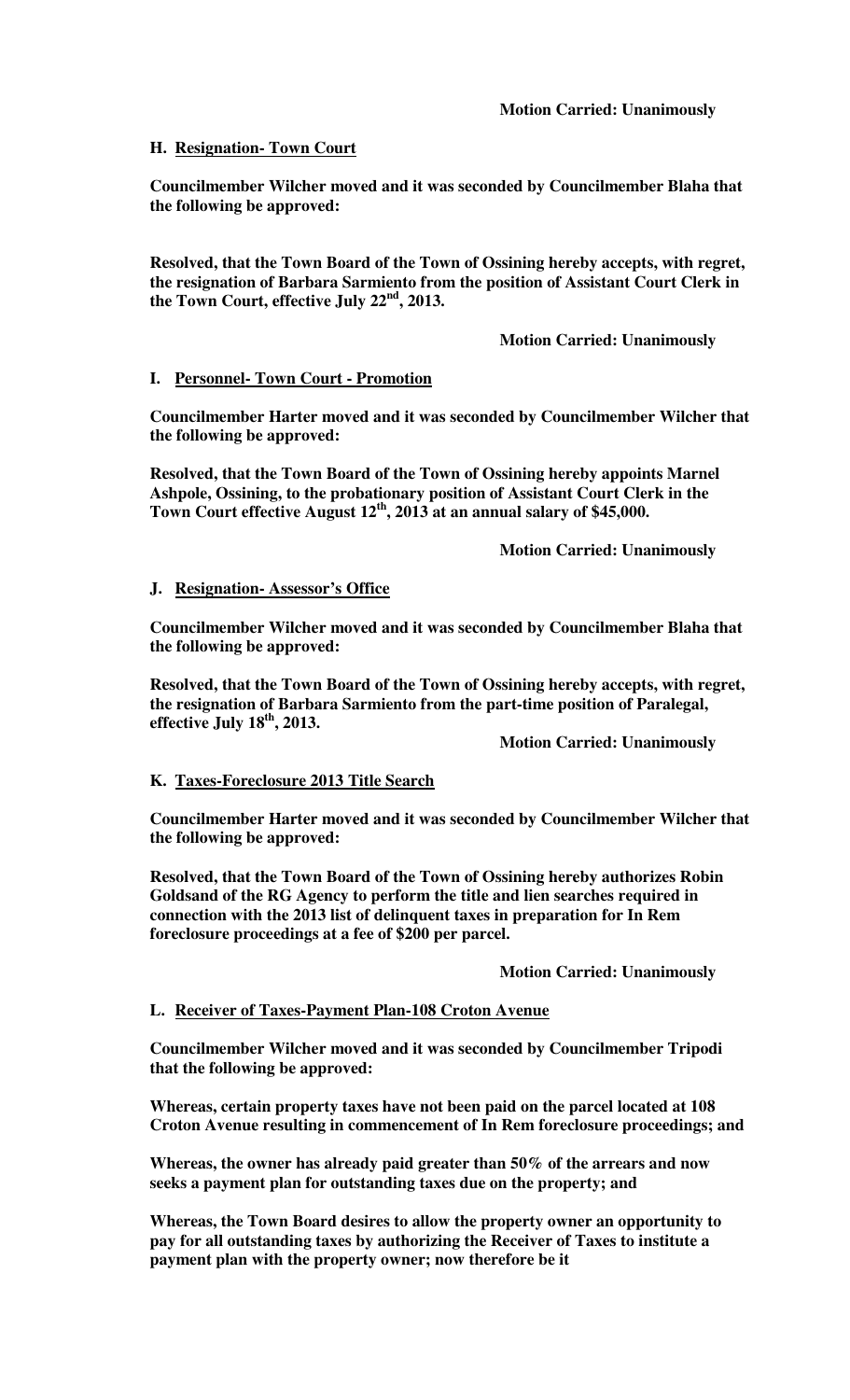**Resolved, that the Town Board of the Town of Ossining hereby authorizes the Receiver of Taxes to set up a payment plan in accordance with the Town Code with the owner of property located at 108 Croton Avenue, Ossining, to satisfy all taxes, interest, penalties and fees due to the Town of Ossining; and be it further** 

**Resolved, that based on the unique circumstances of this case, this arrangement shall not set a precedent with how future cases are handled.** 

 **Motion Carried: Unanimously** 

# **M. Spray Park Re-Dedication- Louis Engel Park**

**Councilmember Harter moved and it was seconded by Councilmember Wilcher that the following be approved:** 

**Whereas, former Town of Ossining Supervisor John V. Chervokas was a lover of nature and parks, and** 

**Whereas, Supervisor Chervokas was instrumental in the search for of grant funding in support of the Spray Park project at Louis Engel Waterfront Park, and** 

**Whereas, the Spray Park and Playground at Engel Park has become a facility enjoyed by many throughout the entire Town of Ossining,** 

**Now therefore be it resolved that the Town Board of the Town of Ossining hereby re-names the Spray Park and Playground the "John V. Chervokas Spray Park at Louis Engel Park", and re-dedicates the spray park in his memory.** 

 **Motion Carried: Unanimously** 

## **N. Contract-Greg McWilliams**

**Councilmember Wilcher moved and it was seconded by Councilmember Tripodi that the following be approved:** 

**Resolved, that the Town Board of the Town of Ossining hereby accepts the proposal from Greg McWilliams to complete a feasibility study at Louis Engel Waterfront**  Park, with fees in accordance with his letter to the Town Supervisor dated June 17<sup>th</sup>, **2013.** 

 **Motion Carried: Unanimously**

# **V. CORRESPONDENCE TO BE RECEIVED AND FILED**

**Resolved, that the Town Board of the Town of Ossining hereby accepts the following:** 

## **VI. MONTHLY REPORTS**

**Councilmember Tripodi moved and it was seconded by Councilmember Wilcher that the following be approved:** 

**Resolved, that the Town Board of the Town of Ossining hereby accepts the following monthly reports for July 2013:** 

- **Town Building Department**
- **Town Clerk's Office**
- **Tax Receiver's Office**
- **Town Supervisor's Office**
- **Town Highway Department**
- **G.E. Helicopter Reports for June & July 2013**

 **Motion Carried: Unanimously**